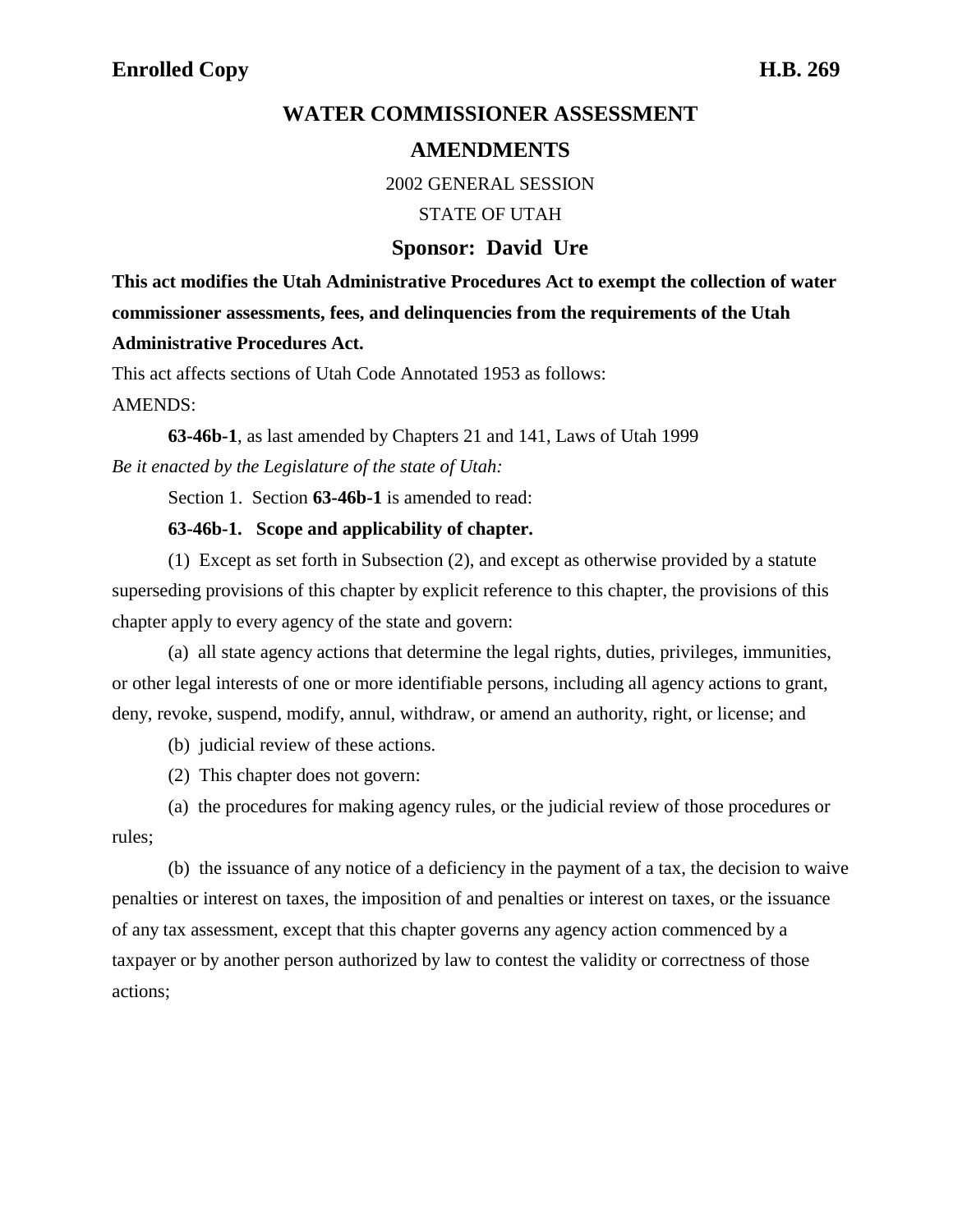(c) state agency actions relating to extradition, to the granting of pardons or parole, commutations or terminations of sentences, or to the rescission, termination, or revocation of parole or probation, to the discipline of, resolution of grievances of, supervision of, confinement of, or the treatment of inmates or residents of any correctional facility, the Utah State Hospital, the Utah State Developmental Center, or persons in the custody or jurisdiction of the Division of Mental Health, or persons on probation or parole, or judicial review of those actions;

(d) state agency actions to evaluate, discipline, employ, transfer, reassign, or promote students or teachers in any school or educational institution, or judicial review of those actions;

(e) applications for employment and internal personnel actions within an agency concerning its own employees, or judicial review of those actions;

(f) the issuance of any citation or assessment under Title 34A, Chapter 6, Utah Occupational Safety and Health Act, and Title 58, Chapter 55, Utah Construction Trades Licensing Act, except that this chapter governs any agency action commenced by the employer, licensee, or other person authorized by law to contest the validity or correctness of the citation or assessment;

(g) state agency actions relating to management of state funds, the management and disposal of school and institutional trust land assets, and contracts for the purchase or sale of products, real property, supplies, goods, or services by or for the state, or by or for an agency of the state, except as provided in those contracts, or judicial review of those actions;

(h) state agency actions under Title 7, Chapter 1, Article 3, Powers and Duties of Commissioner of Financial Institutions; and Title 7, Chapter 2, Possession of Depository Institution by Commissioner; Title 7, Chapter 19, Acquisition of Failing Depository Institutions or Holding Companies; and Title 63, Chapter 30, Governmental Immunity Act, or judicial review of those actions;

(i) the initial determination of any person's eligibility for unemployment benefits, the initial determination of any person's eligibility for benefits under Title 34A, Chapter 2, Workers' Compensation, and Title 34A, Chapter 3, Utah Occupational Disease Act, or the initial determination of a person's unemployment tax liability;

(j) state agency actions relating to the distribution or award of monetary grants to or between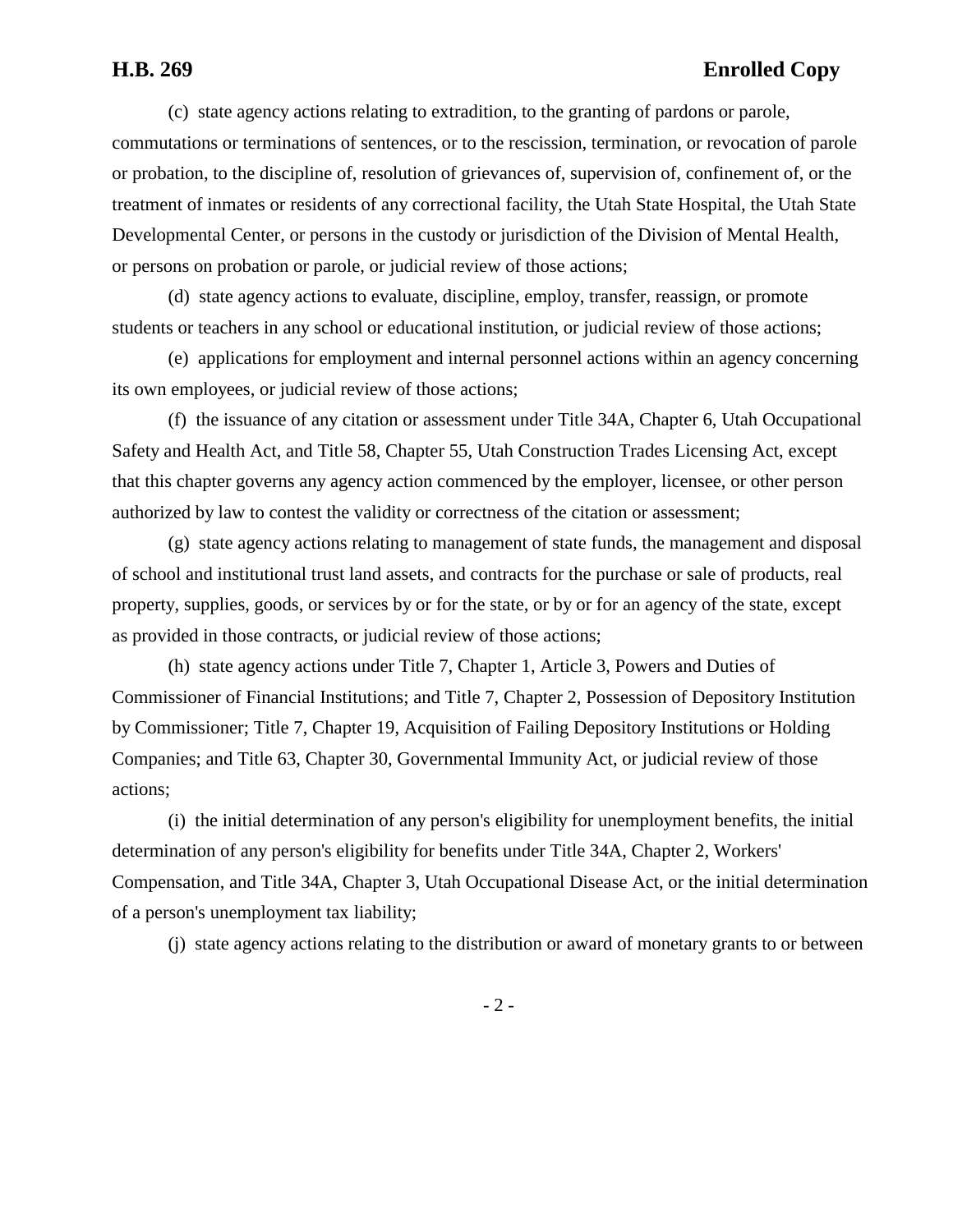governmental units, or for research, development, or the arts, or judicial review of those actions;

(k) the issuance of any notice of violation or order under Title 26, Chapter 8a, Utah Emergency Medical Services System Act; Title 19, Chapter 2, Air Conservation Act; Title 19, Chapter 3, Radiation Control Act, Title 19, Chapter 4, Safe Drinking Water Act; Title 19, Chapter 5, Water Quality Act; Title 19, Chapter 6, Part 1, Solid and Hazardous Waste Act; Title 19, Chapter 6, Part 4, Underground Storage Tank Act; or Title 19, Chapter 6, Part 7, Used Oil Management Act, except that this chapter governs any agency action commenced by any person authorized by law to contest the validity or correctness of the notice or order;

(l) state agency actions, to the extent required by federal statute or regulation to be conducted according to federal procedures;

(m) the initial determination of any person's eligibility for government or public assistance benefits;

(n) state agency actions relating to wildlife licenses, permits, tags, and certificates of registration;

(o) licenses for use of state recreational facilities;  $[\text{and}]$ 

(p) state agency actions under Title 63, Chapter 2, Government Records Access and Management Act, except as provided in Section 63-2-603[.];

(q) state agency actions relating to the collection of water commissioner fees and delinquency penalties, or judicial review of those actions; and

(r) state agency actions relating to the installation, maintenance, and repair of headgates, caps, values, or other water controlling works and weirs, flumes, meters, or other water measuring devices, or judicial review of those actions.

(3) This chapter does not affect any legal remedies otherwise available to:

- (a) compel an agency to take action; or
- (b) challenge an agency's rule.

(4) This chapter does not preclude an agency, prior to the beginning of an adjudicative proceeding, or the presiding officer during an adjudicative proceeding from:

(a) requesting or ordering conferences with parties and interested persons to:

- 3 -